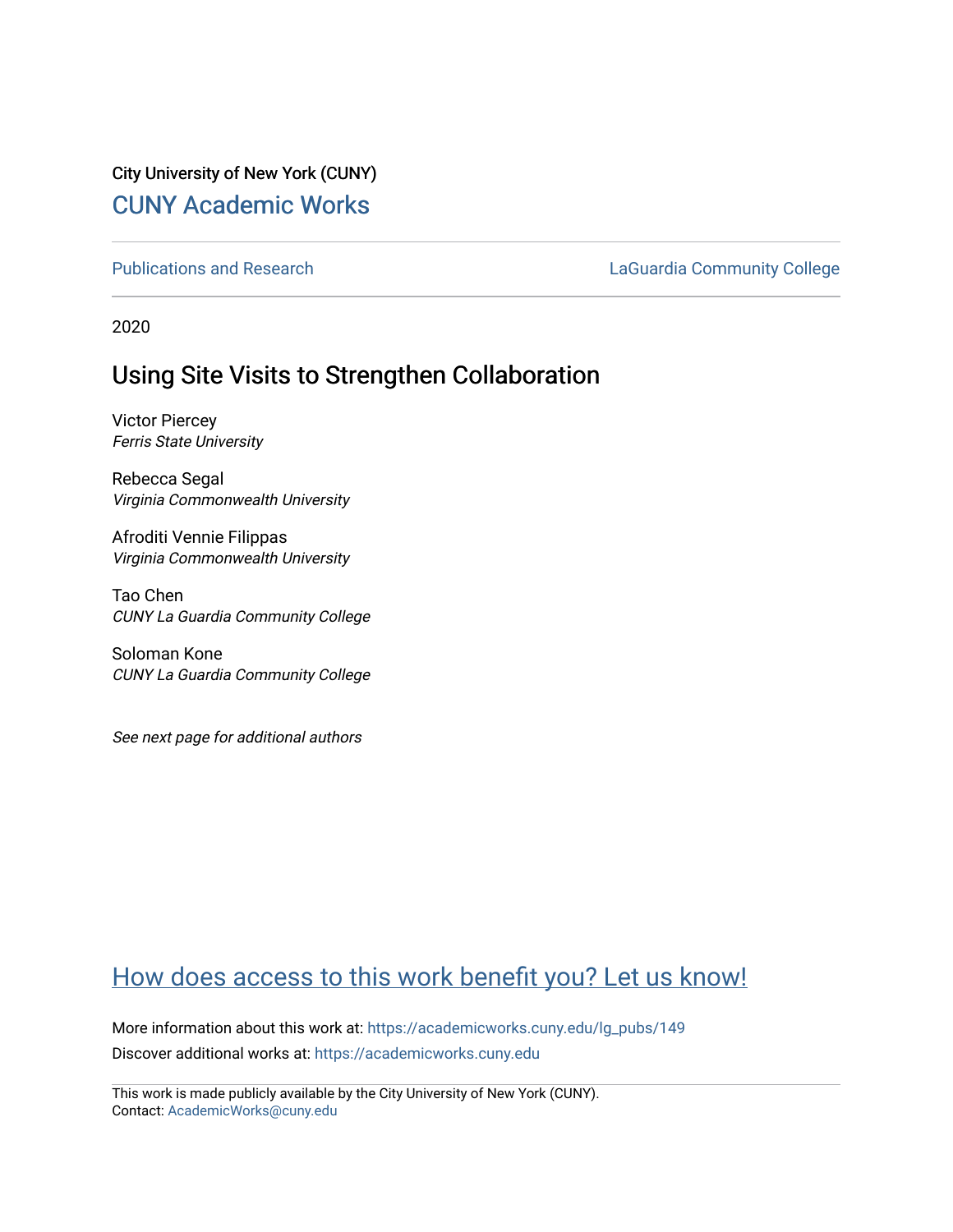#### Authors

Victor Piercey, Rebecca Segal, Afroditi Vennie Filippas, Tao Chen, Soloman Kone, Rosalyn Hobson Hargraves, Jack Bookman, John Hearn, Debbie Pike, and Kathy S. Williams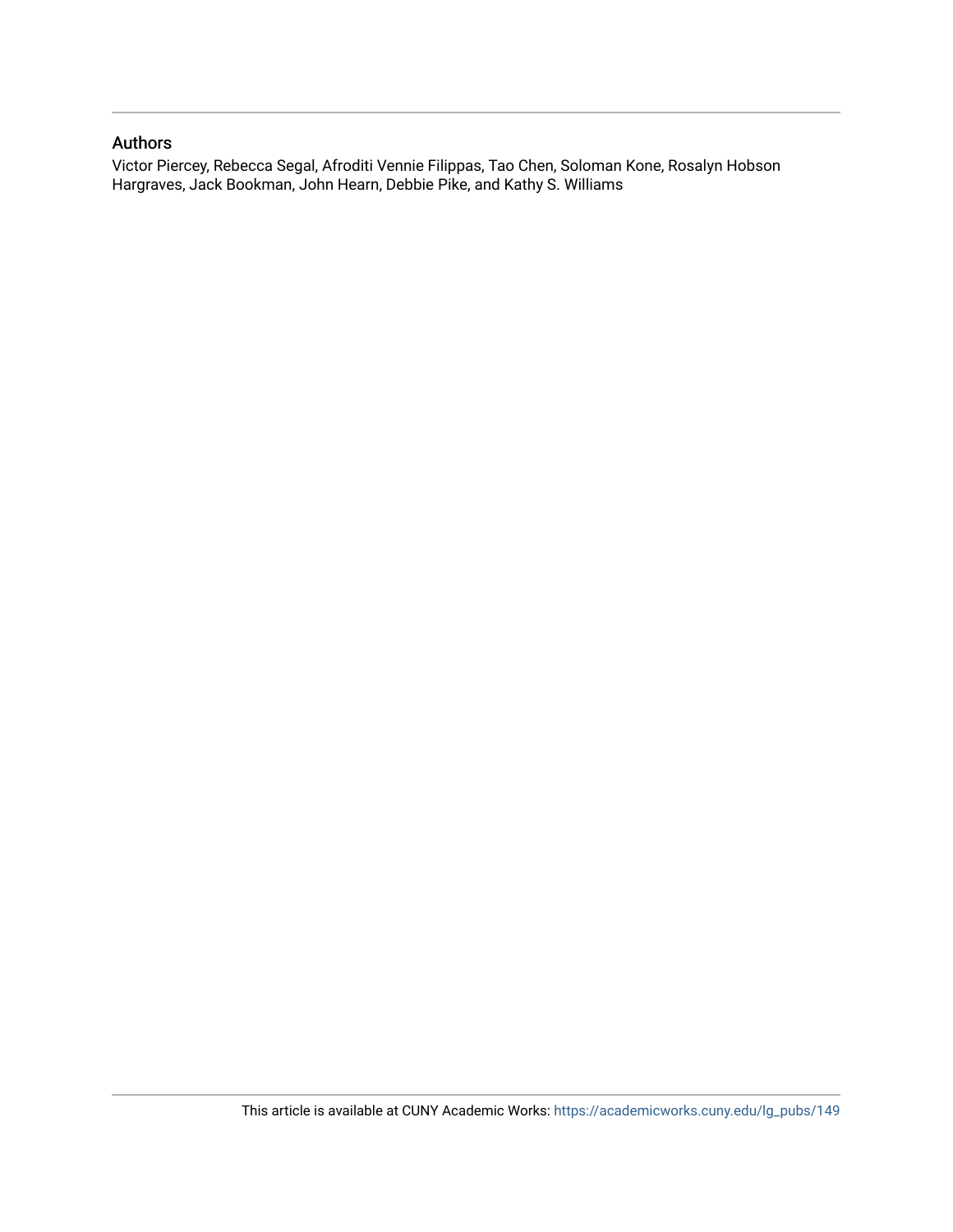# **USING SITE VISITS TO STRENGTHEN COLLABORATION**

Victor Piercey *Ferris State University* victorpiercey@ferris.edu

Rebecca Segal *Virginia Commonwealth University* rasegal@vcu.edu

Afroditi Filippas *Virginia Commonwealth University* avfilippas@vcu.edu

Tao Chen *Laguardia Community College* tchen@lagcc.cuny.edu

Soloman Kone *Laguardia Community College* skone@lagcc.cuny.edu

Rosalyn Hobson Hargraves *Virginia Commonwealth University* rhobson@vcu.edu

Jack Bookman *Duke University* bookman@math.duke.edu

John Hearn *Lee University* jhearn@leeuniversity.edu

Debbie Pike *Saint Louis University* debbie.pike@slu.edu

Kathy S. Williams *San Diego State University* kathy.williams@sdsu.edu

https://doi.org/10.25891/wpxj-gg40

## **ABSTRACT**

The SUMMIT-P project is a multiinstitutional endeavor to leverage interdisciplinary collaboration in order to improve the teaching of undergraduate mathematics courses in the first two years of college. One goal of this work is to establish collaborative communities among the institutions involved. As part of the project, institutions visit one another on site visits that are structured according to a common protocol. The site visits have been valuable to the project. Participating institutions report the exchange of actionable ideas and feedback; members of the grant leadership team have used the site visits to direct the overall project, and evaluators have refined questions and identified trends that will help their assessment of the project. At a deeper level, the site visits have created a strong sense of community among those involved in every aspect of the SUMMIT-P project.

# **KEYWORDS** campus visits, collaboration, interdisciplinary, professional development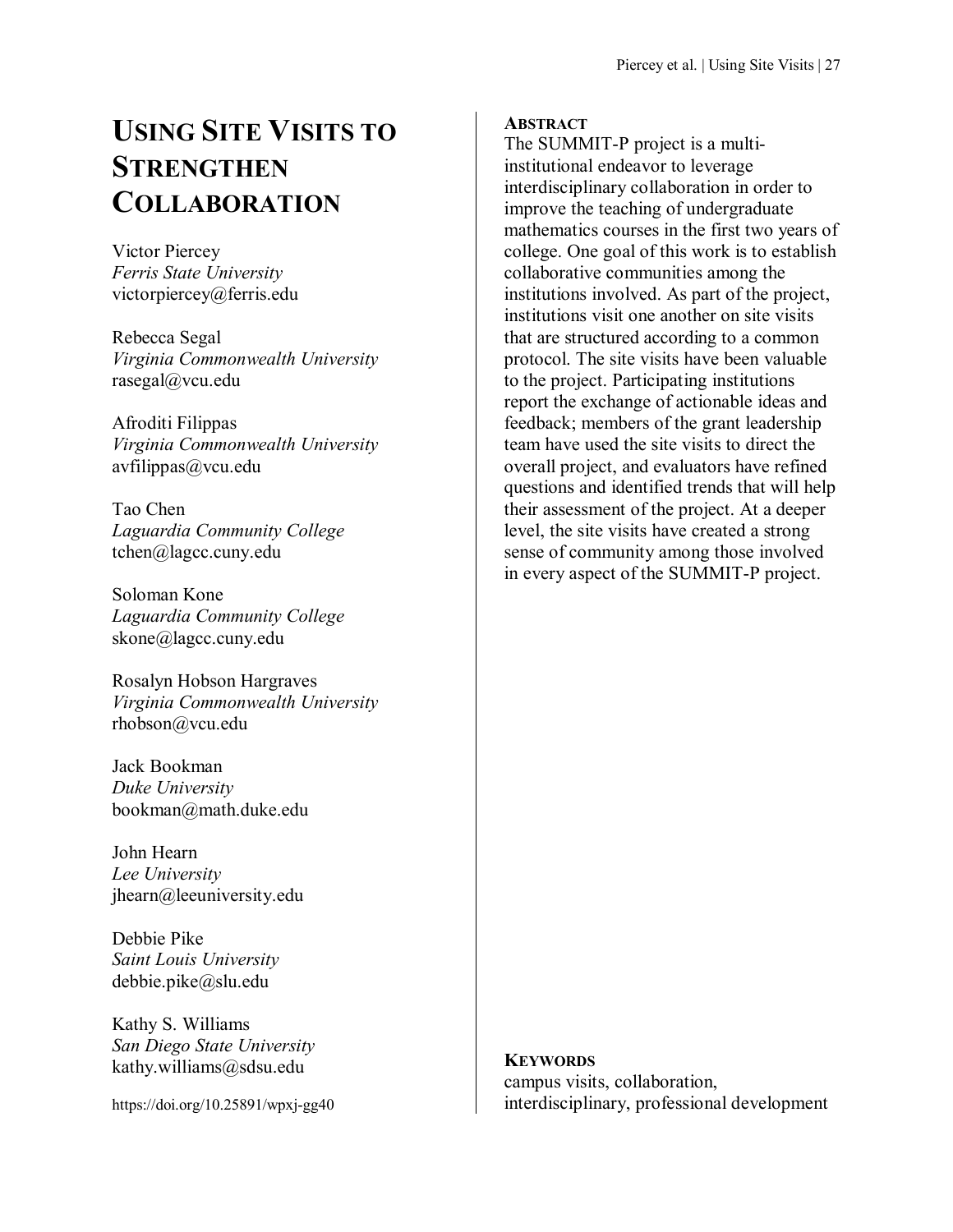An overarching goal of the NSF-IUSE funded project, A National Consortium for Synergistic Undergraduate Mathematics via Multi-institutional Interdisciplinary Teaching Partnerships (SUMMIT-P), is the development of robust collaborations between higher education mathematics departments and the partner discipline departments who use mathematics courses as pre- or co-requisites. The project involves teams of educators at nine institutions that are working to improve mathematics curricula and instruction in lower-level courses. Each team (hereinafter referred to as "institutional teams") consists of at least one mathematician and at least one faculty member from a partner discipline. The institutions range from small, private colleges to large, research-intensive universities.

One of the key features of the SUMMIT-P project is the exchange of knowledge and resources across institutions as they implement the recommendations of the Curriculum Foundations (CF) reports (Ganter & Barker, 2004; Ganter & Haver, 2011). The CF recommendations resulted from extensive conversations among mathematicians and various partner disciplines from the humanities to the natural sciences. Each conversation with a partner discipline resulted in a separate report. The introduction to the first report (Ganter & Barker, 2004) indicated that there was a great deal of consistency across the recommendations presented in the different partner discipline reports. The recommendations included incorporating mathematical modeling in activities and assignments, emphasizing conceptual understanding over computational fluency, and increasing the use of active learning.

The project has many systems in place to encourage collaboration across the institutions, from annual meetings at a national conference to regular virtual meetings to the submission of institution reports. The most extensive system in the project is the site visit pairings. Each participating institution agreed to host two site visits over the five-year project. Additionally, each institution agreed to visit two different partner institutions. The site visits are not symmetric, that is, each visit is a stand-alone experience and is not necessarily reciprocated. In this paper, we will share how the site visits provide a valuable mechanism for showcasing and reinforcing the project activities to the visiting institution, the project management team, the evaluators, and the various stakeholders at the institution being visited. We believe that the site visits have provided a means for substantial work to happen in a shorter time span than would have occurred without the visits. We believe that other large-scale projects spanning different departments and institutions can benefit from incorporating a site visit component.

In what follows, we detail the goals of the site visit along with the structured planning that goes into making a successful visit. We illustrate the value of the site visits by analyzing the responses to post-visit questionnaires, sharing perspectives from different types of participants, and providing a series vignettes from a variety of institutions that highlight the benefits gained by hosting or attending a site visit. The paper is intended to be helpful for planning a site visit and also for motivating the use of site visits to strengthen collaborative projects.

#### **Why Site Visits?**

A goal of the SUMMIT-P project is to go beyond creating interdisciplinary course materials by establishing professional development communities that will outlast the grant funding period. The project involves a mix of online professional development with face-to-face site visits.

Online professional development experiences take place through various "clusters" of institutions. The clusters consist of two or three institutions that have a common project attribute,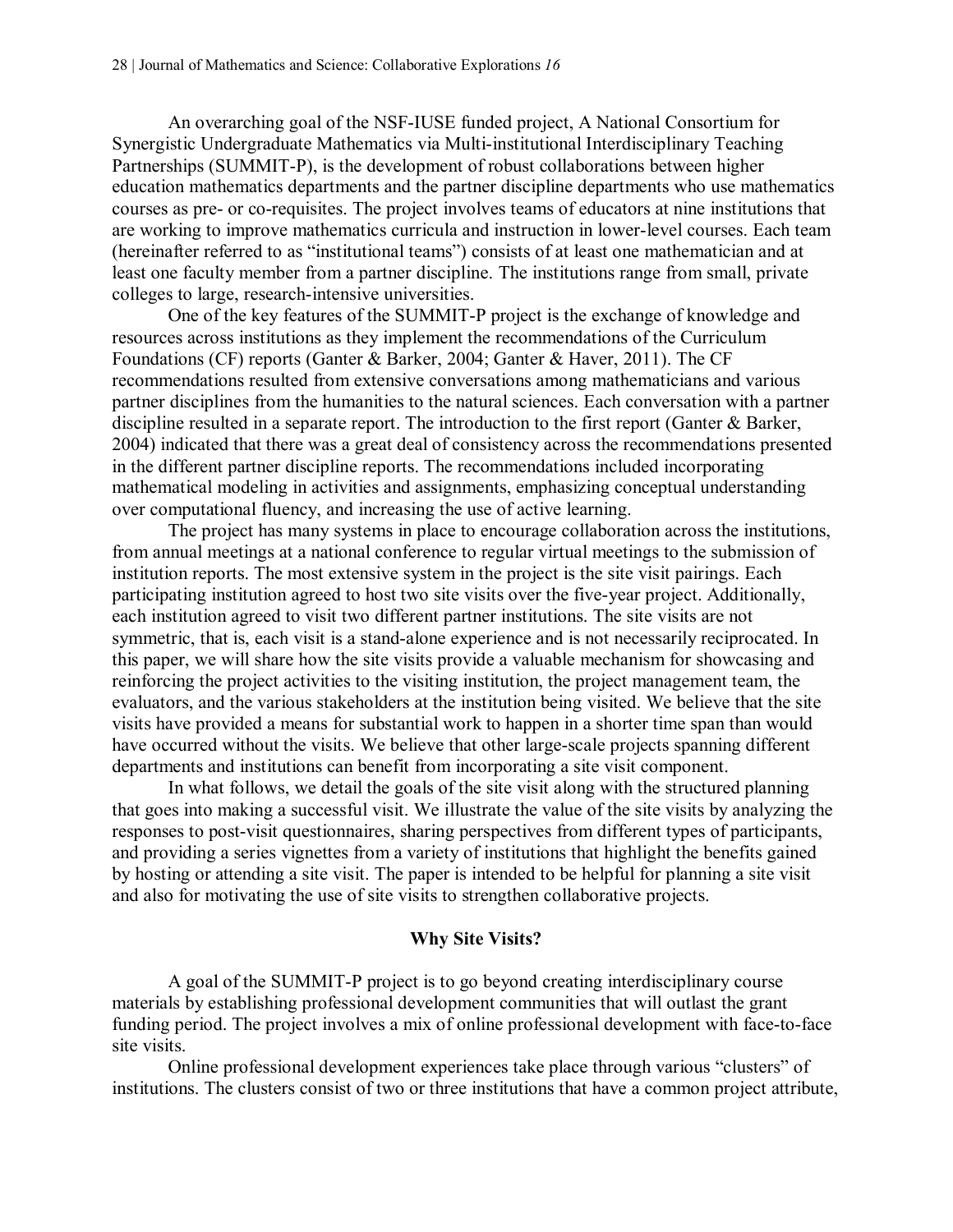such as the target mathematics course level or the type of partner disciplines involved in the institutional project. In a narrative study of seven college or university educators, Teras (2016) found that online professional development can result in significant change in participants' perception of education. However, Teras found that the different expectations and preferences of participants were more challenging to navigate in an online environment than in a face-to-face environment. This was partly due to a difference in the sense of community. The study indicated that successful online professional development requires de-emphasizing the accommodation of different participant preferences and instead paying more attention to the participants' selfregulation as well as an intentional emphasis on the quality of facilitation in an online environment. In the SUMMIT-P context, online clusters helped to initiate collaboration across institutions, and the discussions helped to define questions that were further examined during site visits and beyond.

We always expected that building trust and forming sustainable communities would require more than online meetings. In addition, gathering information, whether for purposes of informing one's own work or for evaluating projects, required deeper and more intensive interaction. In order to achieve this quality of professional community development, site visits were built into the design of the SUMMIT-P project. The project included dedicated funding to support site visits in order for participants to share ideas, observe the implementation of institutional projects, and refine strategies for interdisciplinary collaborations. In addition, site visits allow members of the project management team and the evaluation team to observe project activities at each of the institutions. During site visits, the evaluation team conducts focus groups with both faculty and students. The faculty involved in the focus groups are those who are not part of the institutional team of PIs and co-PIs but instead are those using the products that were developed through the institutional team's collaboration. Students who participate in focus groups are taking or have taken the courses that have been modified as a result of the collaborative efforts. Face-to-face focus groups facilitate flexible discussions that permit the evaluators to explore teaching and learning interventions in depth with both faculty and students involved (see Greenbaum, 2000 for more information on focus groups).

#### **An Overview of SUMMIT-P Site Visits**

The first round for site visits in the SUMMIT-P project is illustrated in Figure 1. Prior to the visit, the host and the visitors exchange goals. The host plans an agenda for the visit which includes classroom observations, focus group discussions with students, conversations between and among mathematics and partner discipline faculty, sharing teaching materials, discussions with host institution administrators, and, of course, meals. The primary hosts, and the group largely tasked with organizing the visit, are the mathematics faculty. They are most familiar with which courses should be observed, the meeting space to be used, the other individuals on campus who will be interested in the project, and they have access to the students taking the mathematics courses. Although there is a significant time investment in preparing for a site visit, the mathematics faculty have the most to gain from the event. Their courses can be modified and further improved based on observations and reflections from the visitors: they are able to hear what students think of the project, they get to showcase their work to the broader university community, and they may gain buy-in from tangentially involved faculty at their institution. Following the visit, participants write a structured reflective review of the experience.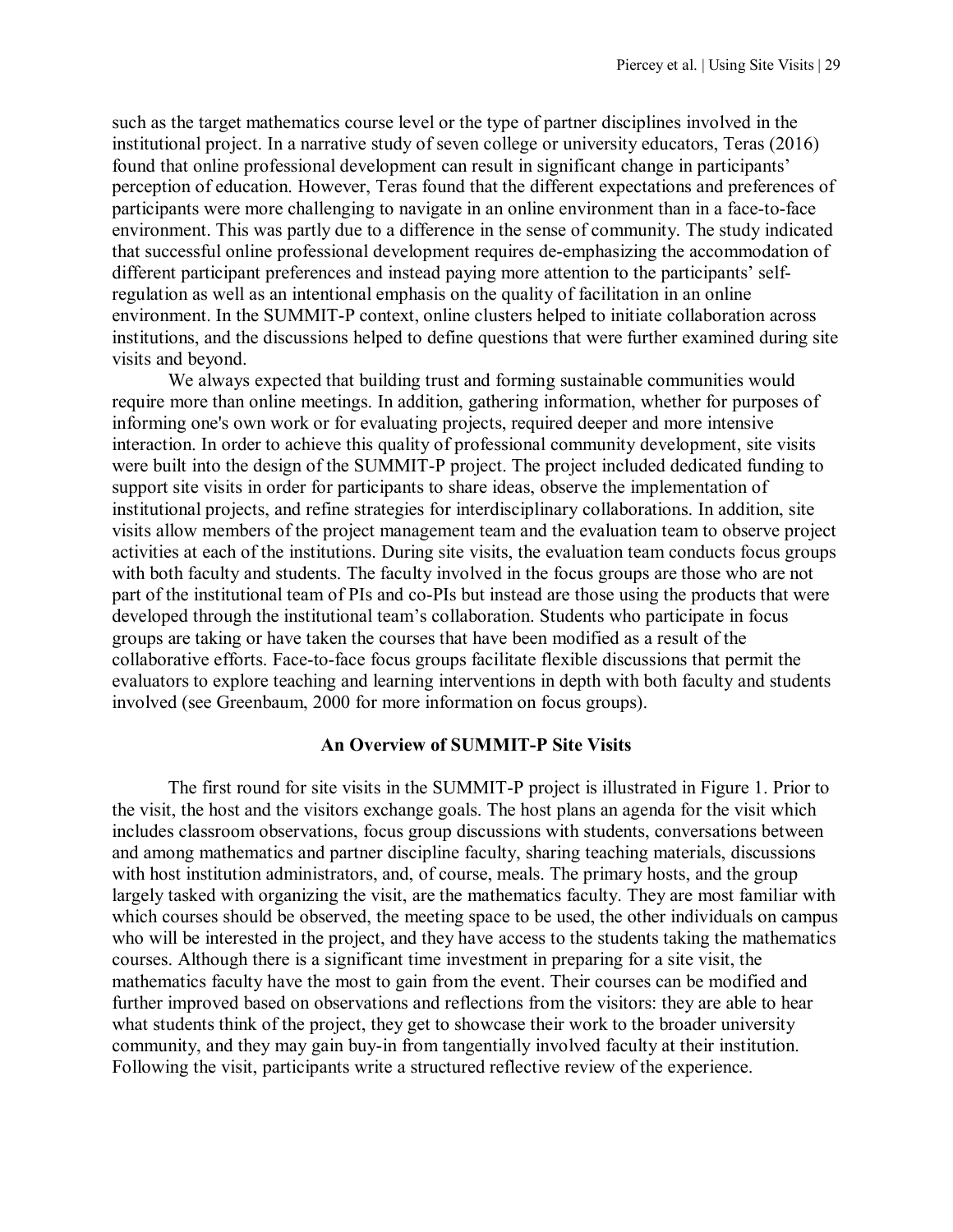*Map of the First Round of Site Visits.*

#### **Figure 1**



For example, Virginia Commonwealth University (VCU) volunteered to host the first visit in early November 2017 at the start of the second year of the project. They were visited by Norfolk State University (NSU). This required the participants to start planning for the visit in late August. A general schedule of the site visit activities was outlined in September. Since this was the first visit, several meetings were held to discuss the structure. The planning stage of the process has now been formalized in a protocol, which has streamlined the planning process for all subsequent visits. For VCU, the main scheduling constraints were key administrators' availability and the specific schedules for the courses to be observed. All other components could be arranged around these times.

#### **The Site Visit Protocol**

In order to provide consistency among the site visits, the Project Management Team (PMT) developed and revised a common protocol based on the initial VCU visit. The protocol includes required features for each site visit as well as standardized questions to be used for follow-up reporting. After the visit, the host, visitor, a PMT representative, and a project evaluator each submit a post-visit report. Following the first round of site visits, the protocol was modified. The second iteration of the protocol included a small amount of preparatory work for each site visit. The site visit protocol is stated below.

The preparatory work is as follows:

- 1. The host team prepares a summary of their SUMMIT-P work to date and sends it to the visiting project members.
- 2. Based on the summary, each team prepares goals for the site visit and distributes the goals to the other site visit participants.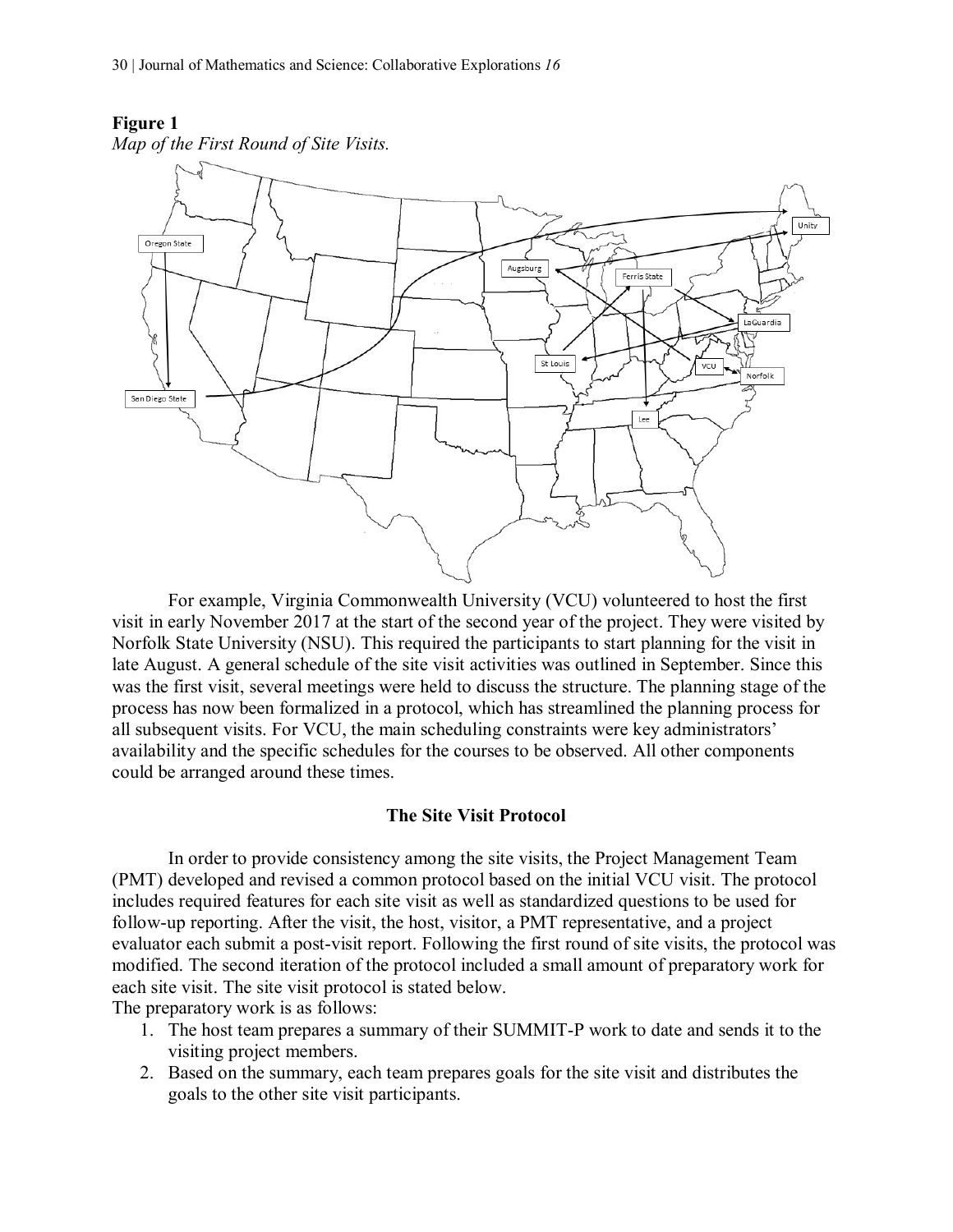3. Based on the goals, the host prepares, circulates, and modifies (as necessary) a schedule and itinerary for the site visit.

The site visit lasts two days and includes the following components:

- Project highlights presentation: Typically, this is a presentation to the university community about the SUMMIT-P work and consists of an overview of SUMMIT-P from the PMT representative along with presentations by both the host and the visiting institution teams. The host invites administrators, including deans and the provost, along with faculty from the mathematics and partner discipline departments to attend. One of the purposes of the highlights presentation is to impress upon administrators the innovative nature of the work as well as the national scope and significance of the work going into this project.
- Classroom visits: Typically, there are at least two opportunities for participants to observe the mathematics classes that are being modified through the SUMMIT-P project. One of these classes should be taught by a faculty member who is not a PI or co-PI from the host institution. This gives the team an opportunity to see how well the course materials work when taught by faculty members who were not directly involved in their development.
- Conversations with students: Two conversations take place with students taking the modified mathematics courses. One conversation involves the visitors and PMT representatives. The evaluator may or may not be present. This conversation provides the visitors and the PMT representative with an opportunity to learn about the host institution's work from the students' perspective. The second conversation is a focus group with the SUMMIT-P project evaluator. The evaluators use common protocols for this conversation which provides data for the project evaluation.
- Various conversations among faculty: Faculty are matched in different configurations to talk with one another. This includes conversations with faculty who are not part of the host institution's leadership team and conversations among partner discipline faculty.
- Inspecting course materials: Some institutions provide time for visitors to inspect and work through sample course materials. This provides the visitors with a more comprehensive look at the results of the host institution's collaboration in order to identify ideas that they can borrow or steal. Indeed, several of the examples of borrowing in May et al. (2020) resulted from site visits.
- Social events: Meals are critical opportunities for participants to talk about the institutional projects in a casual setting in which everyone "has their guards down." This provides an opportunity to discuss issues and discover concerns that have not yet been voiced and builds a sense of community among participants. Some institutions have also found time to include a tour of campus for the visitors. Augsburg University and NSU both provided tours of new buildings housing the mathematics and partner discipline faculty. Ferris State University (Ferris State) provided tours of the Museum of Sexist Objects and the Jim Crow Museum. Tours help to provide "breathing space" on days that are often densely packed, help the host show off unique features of their institutions, and provide further opportunities for community building.

Each of the visit components has associated challenges. The most significant challenge is getting those from outside of the project to participate, including administrators (who have been mostly interested but are very busy), faculty, and especially students. Some institutions have accomplished this easily; others have had to be creative in order to fit in as many components as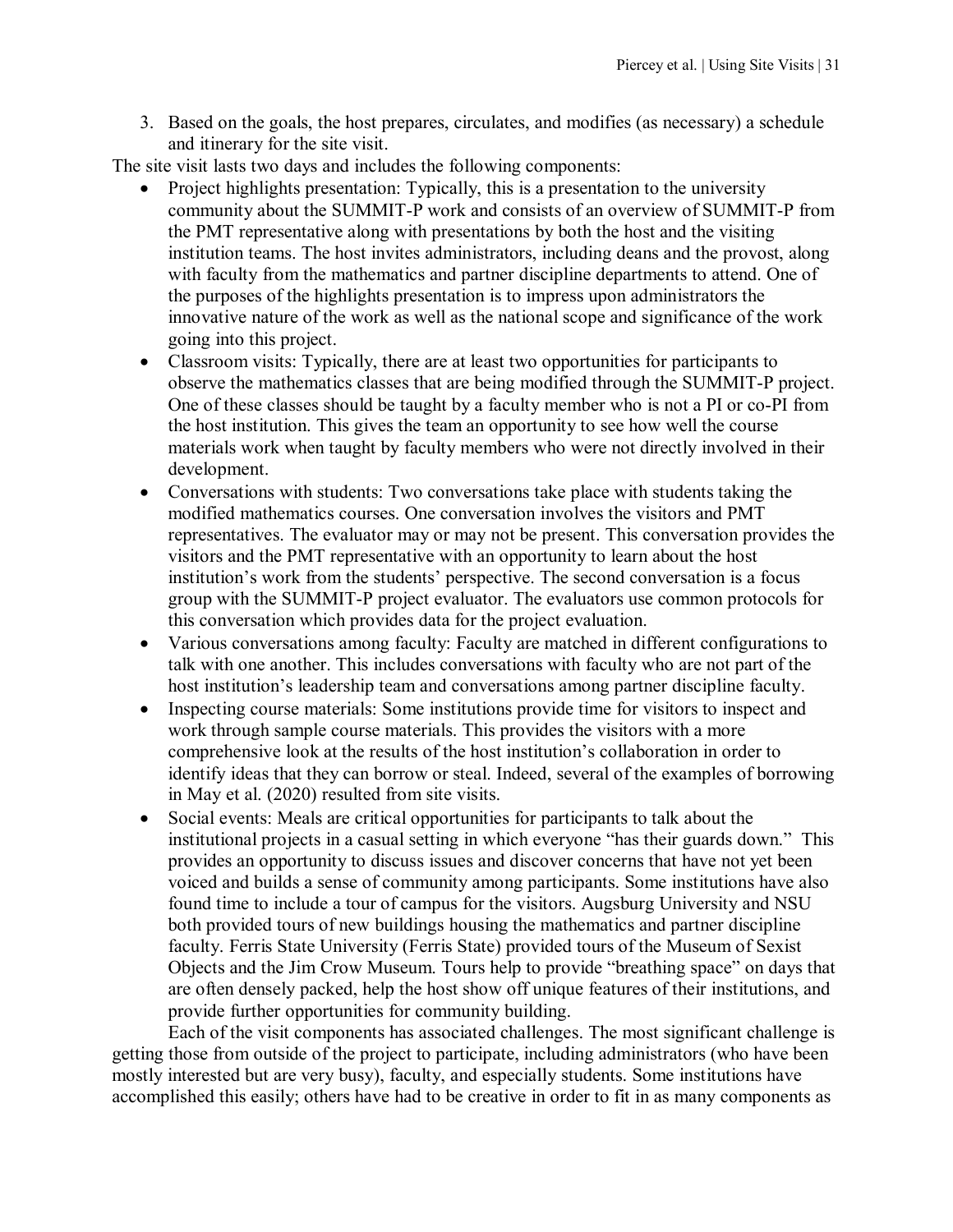possible. Scheduling meetings over meals and offering refreshments can help improve faculty and student attendance. Indeed, serving food and refreshments is a strategy for success in convincing participants of the difference between professional development and a committee (Cox, 2004). Ferris State made sure to get the highlights presentation on administrators' calendars early. Some teams were creative about scheduling class observations. For example, at LaGuardia Community College, the modified class normally takes place in a two-hour time block, so the host team planned one of the observations for one hour of lesson time and utilized the second hour for discussion among visitors and students.

# **Figure 2**

# *Post-Site Visit Questionnaire*

## **PI of host institution**

- 1. Please discuss challenges/successes about your SUMMIT-P work, relative to what you learned during the site visit.
- 2. What did you learn about planning and coordinating a site visit? Include suggestions for others who will host site visits. Include suggestions for the PMT for future site visits.
- 3. Describe the new ideas that you learned during the site visit that you plan to apply to your SUMMIT-P work.

# **PI of visiting institution**

- 1. Describe the new ideas that you learned during the site visit that you plan to apply to your SUMMIT-P work.
- 2. Provide advice to the host institution regarding what you learned about the work they are doing. Include ways you think the project work could be enhanced.

# **Representative of the Project Management Team**

- 1. How well are mathematics department faculty and partner discipline faculty at the host institution communicating with each other?
- 2. How well did the site visit protocol work? How should the protocol be changed for future site visits?
- 3. Provide advice to the host institution regarding what you learned about the work they are doing. Include ways you think the project work could be enhanced.

#### **Representative of the Project Evaluation Team**

- 1. Describe the evaluation team's focus group with students. What were some highlights?
- 2. How well are mathematics department faculty and partner discipline faculty at the host institution communicating with each other?
- 3. What did you find particularly noteworthy about the work being conducted at the host institution?

Post-visit reflection and discussion are built into the protocol. Each party completes a report after the visit. The report includes an assessment of the value of each component of the visit with space for comments along with specific questions for each party (see Figure 2). The site visit reports are combined by the PMT and shared with the PIs across all SUMMIT-P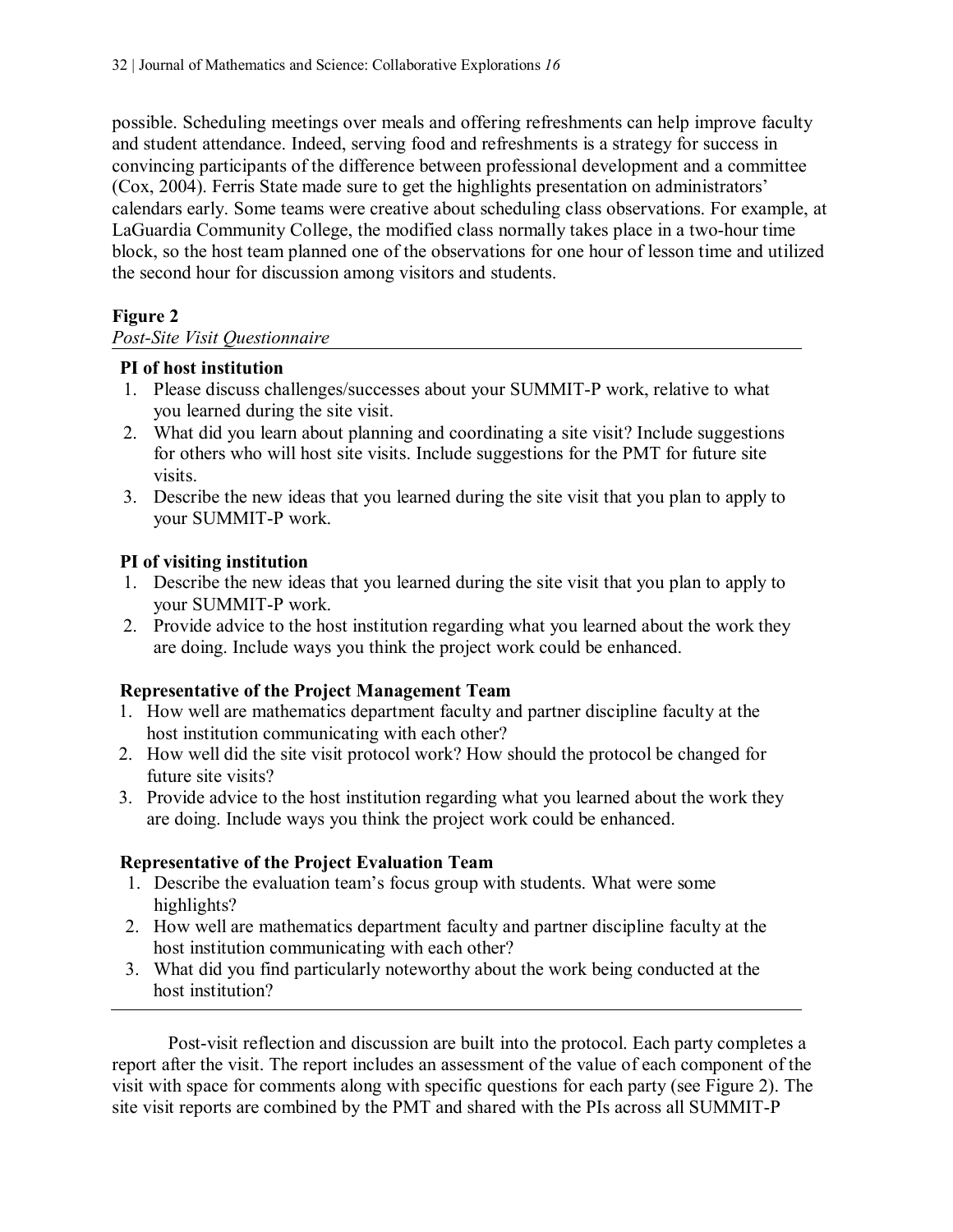institutions. These reports strengthen the collaboration among institutions by allowing visitors to reflect on what they learned through the visit and ideas they can incorporate into their own projects. The host institution is provided with valuable feedback to help improve their work. The reports are also used by the evaluators as part of their project evaluation and by the PMT as they monitor the direction of the project as a whole.

#### **The Value of the Site Visits: Analysis of Questionnaires**

While it is too early to tell whether the collaboration among institutions will continue after the project funding period, we will share how the site visits have been uniquely valuable for participants during the course of the SUMMIT-P project. This article will illustrate the value of the site visits in three ways. First, we will analyze what participants shared in their post-visit questionnaires. Then we will share perspectives on the site visits from participants in each role. Finally, we will share some of the individual stories that have arisen out of the site visits in a series of vignettes.

Analyzing responses to the questionnaires suggests that the extended time together on campus resulted in the kind of sharing of actionable advice and deep reflection that comes from meaningful collaboration. By *actionable* we mean advice or ideas that fall within a SMART framework–advice that is specific, measurable, attainable, relevant, and time-bound–a framework regularly used in educational settings (see, for example, O'Neill, 2000).

Both hosts and visitors indicated that there were valuable take-aways from the site visits. Some examples of useful feedback are as follows:

- A visiting team noted that the integration of partner discipline applications in the hosts' mathematics classes were only used in a few, seemingly isolated in-class labs. In order to improve the impact on students, the visitors recommended finding ways to integrate partner discipline applications throughout the mathematics courses.
- A PMT representative recommended that non-tenure track faculty and graduate teaching assistants, as well as more partner discipline faculty, play a larger role in the development of course materials.
- The hosts of a site visit learned that the feedback provided by students was consistent and matched the goals of the course they are working on. They also learned that there will be non-trivial challenges to supporting new instructors teaching the course, especially nontenure track faculty. This led to a conversation about having faculty who have taught the course serve as mentors for those who are teaching it for the first time. Conversations like this would not be possible without the on-site, collaborative nature of the institution visits.

After the first round of site visits, seven out of eight host PIs described an actionable new idea from the visiting institution that they planned to implement in their own project. These ideas matched with the seven out of the eight visiting PIs who contributed actionable advice in their post-visit reports. For the visitors, six of the eight reports described an actionable idea that they will implement back at their home institution. In addition, six of the eight reports described the ability to see the host's project in action through classroom visits, conversations with students, and meetings with faculty as critical to providing a basis for exchanging actionable ideas. In terms of moving the project forward, six of eight reports provided critical reflections on the project's next steps. To see how some of the ideas were implemented, see May et al. (2020).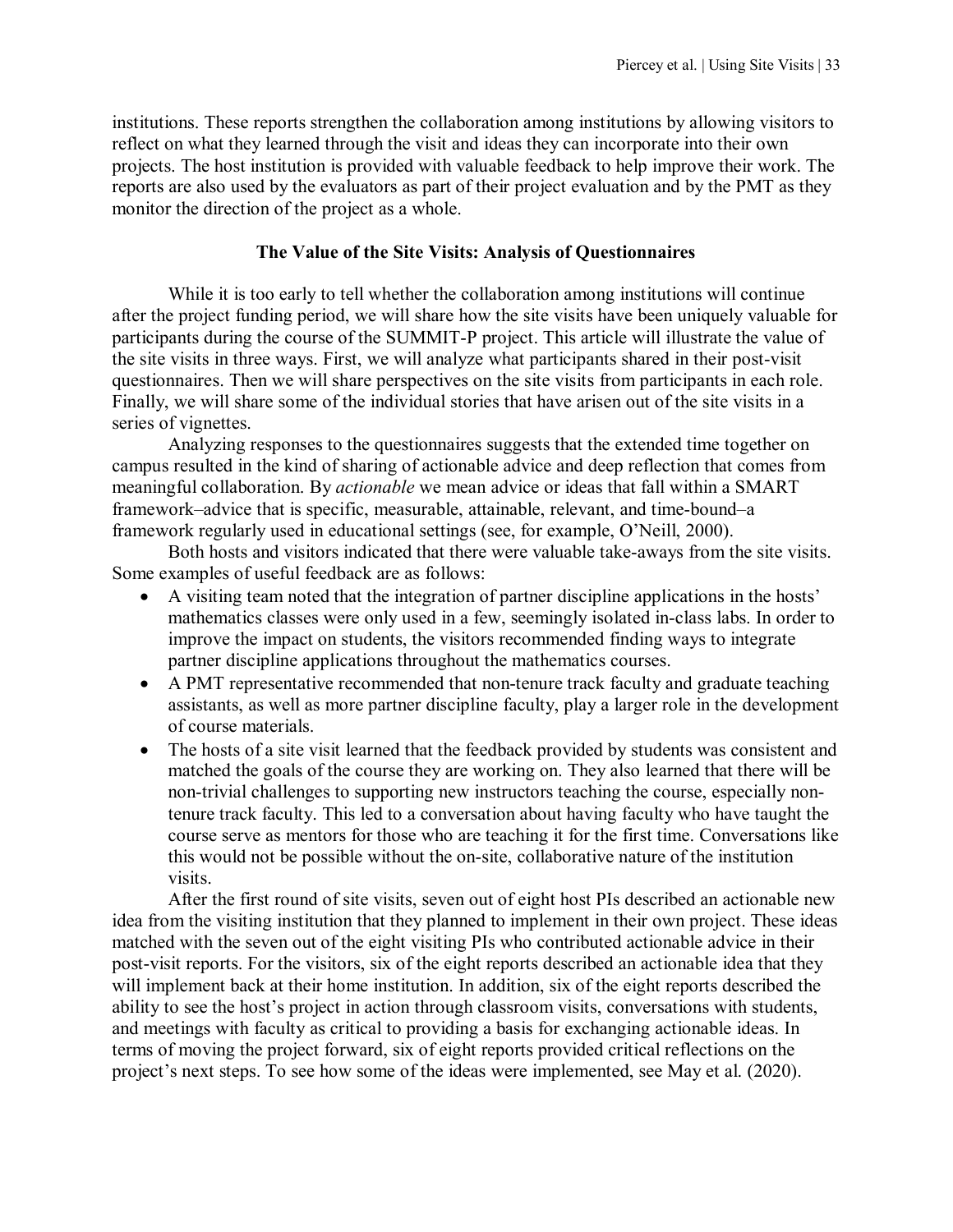The PMT representative's and the evaluator's roles were to observe what was taking place at the host institution. In seven of the eight post-visit reports, both the PMT representative and the evaluator indicated that quality communication took place. The PMT representatives tended to characterize the communication as *strong* or *excellent* whereas the evaluators tended to describe the communication as *good*. This is an indication of the difference between the leadership role of the PMT representative and the more scholarly and summative role of the evaluator. Further to this distinction, the PMT representative was asked to provide advice to the host team, and seven of the eight reports included actionable advice. In half of the reports, the evaluators noted that students in focus groups indicated that they can better see how mathematics is used in real life as a result of the host institution's actions to improve mathematics courses. In five of the eight reports, the evaluator described a unique, valuable, and scalable achievement of the host institution, such as adding a lab hour to an existing mathematics course like College Algebra.

The reports describe benefits of the site visits that could not occur simply through online meetings and discussions. The extended time focused on understanding the host institution's project and seeing it in action through class visits and discussions with students were critical to the exchange of actionable ideas that could be used to move both projects forward. In one case, an institution that was struggling to meet project goals was able to use the site visit as an opportunity to bring the team together. By engaging with the visiting institution, the PMT representative, and the evaluator, they were able to reinvigorate their project. The observations and advice from the PMT representative and the observations from the evaluator would also be very difficult to develop outside of the site visit framework. The SUMMIT-P project is, at its heart, about collaboration. The nature of the collaboration and communication among members of a team requires extended observations over time and in context. This is an opportunity that uniquely occurs through site visits.

The reports also include some of the challenges involved in site visits. In one case, a host PI had difficulty getting students and faculty from outside of the grant to participate in the site visit. We learned from this experience about the importance of quality food and the use of calendar invitations. Another site visit was interrupted by a blizzard, and the participants learned how to improvise as best they could.

The analysis of the post-visit reports and the perspectives offered above illustrate the value of different roles among the site visit participants. Both visitors and hosts are looking for something that they can use in their projects. Evaluators and leadership representatives are interested in the project as a whole– the quality of the collaboration and the impact of the nature of each institution on the project. Each perspective is enriched by participating in the site visit together.

#### **The Value of the Site Visits: Perspectives by Role**

The site visits involved many individuals coming together to make the interactions a success. At a minimum, the participants for each site visit include the host mathematics PI, a host partner discipline co-PI, visiting faculty from an outside institution who include mathematics and partner discipline faculty, a representative from the PMT, and a project evaluator. The various roles a participant plays in a site visit each provide a different perspective about what is learned during the experience. Below, we provide comments contributed by participants about the different tasks and goals of a site visit. These comments are from a representative sample of the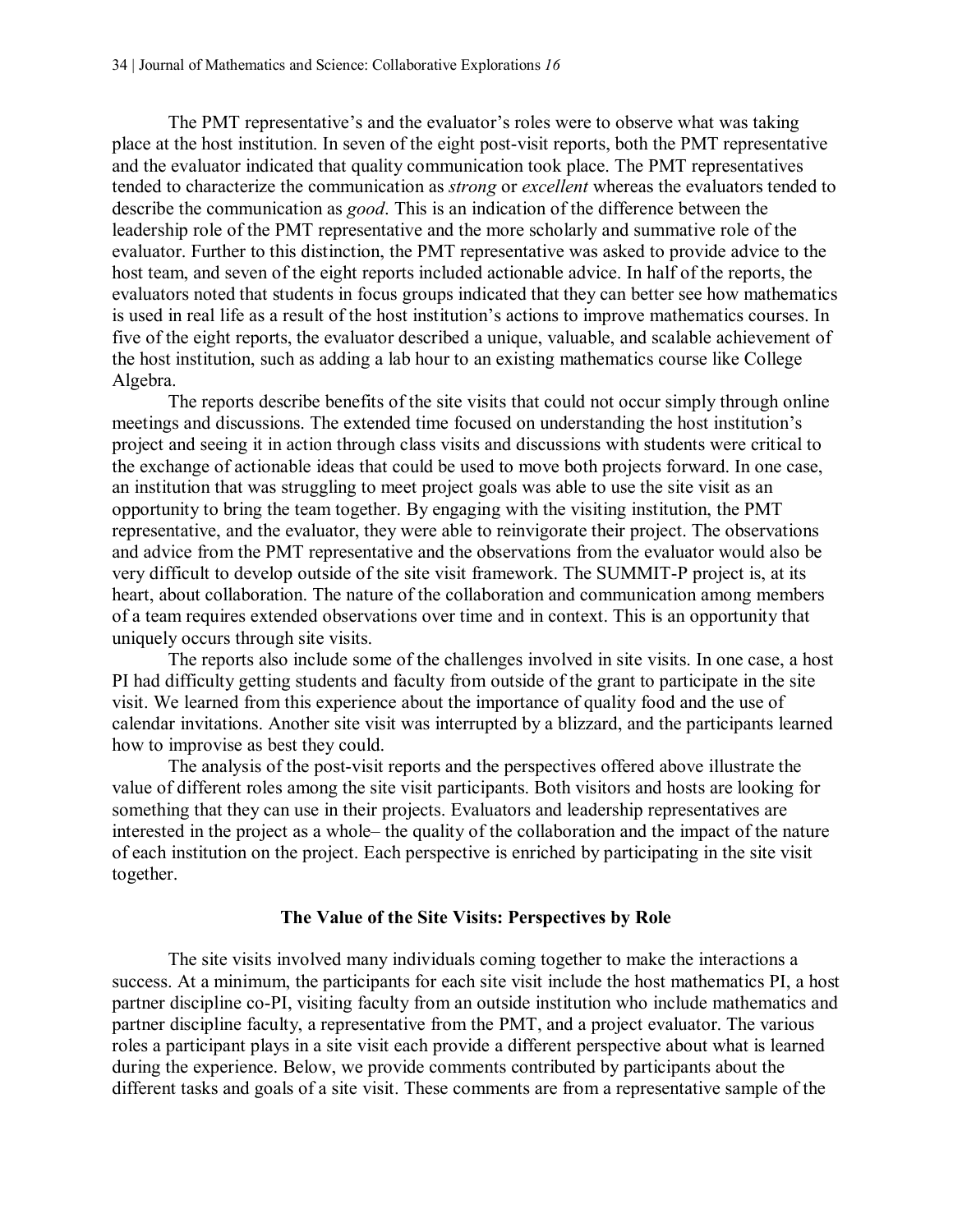different roles faculty assumed as they participated in a visit. The perspectives represent a PI from mathematics and co-PI from a partner discipline for a host institution, a PI from mathematics and a co-PI from a partner discipline for a visiting institution, a representative of the PMT, and a representative of the evaluation team. Although the site visits discussed below took place at different institutions, the reader should see the diverse benefits that result from including the variety of roles in the design of the site visit, including the differing perspectives between mathematics faculty and partner discipline faculty.

# **Host Institution—Virginia Commonwealth University (VCU)**

Virginia Commonwealth University is a large, public institution. The mathematics department is housed in the College of Humanities and Sciences and teaches courses for students in that college, as well as students in the School of Engineering, the School of Business, the School of Education, and students in pre-health majors on the Medical Campus.

## *Mathematics Faculty—Rebecca Segal, VCU PI***.**

VCU's efforts have focused on collaborating with the engineering faculty on revising the Introduction to Differential Equations mathematics course. This course is taken by students majoring in engineering, mathematics, physics, and chemistry.

As mentioned above, VCU served as the host institution for the first SUMMIT-P site visit. Although the project was still in the early stages, the site visit allowed the PI to (1) pull the team together, (2) strengthen the project activities, (3) rally the faculty and administration behind the grant-funded work, (4) encourage meetings with and buy-in from the partner disciplines, particularly from engineering, and (5) exchange ideas and get feedback from site visit participants. Although the planning and delivery of the visit was time-intensive, the visit positively influenced the work. It created a more immediate need for time to be spent on the project, and the time invested in the visit paid off by generating a boost in activity both before and after the visit.

# *Partner Discipline Faculty—Afroditi Filippas, VCU Co-PI (Electrical Engineering).*

There were multiple components of the site visit that the engineering faculty played a large role in. The engineering faculty had the opportunity to describe perceived challenges for students to the visitors as well as to faculty from the VCU mathematics department. While the conversation was centered on Differential Equations, some side conversations identified student difficulties in Calculus and other mathematics courses that are required courses in the engineering curriculum. The discussions confirmed that the visitors from NSU shared the same challenges. Further discussions revealed similar trends in thinking among faculty.

Classroom visits were instrumental in allowing engineering faculty to witness both the quality of mathematics teaching (high to very high) and the students' abilities to comprehend the material and manipulate differential equations (again, high to very high). This is important for engineering faculty to witness, as it shifts at least some of the onus away from the mathematics faculty to teach the material and onto the engineering faculty to create better and more intentional links to review the material that students have already mastered.

Preparing for the highlights presentation was also very useful, as it provided the engineering faculty with an opportunity to re-focus their attention on their initial project objectives and review how the activities up to that point were informed by those objectives. It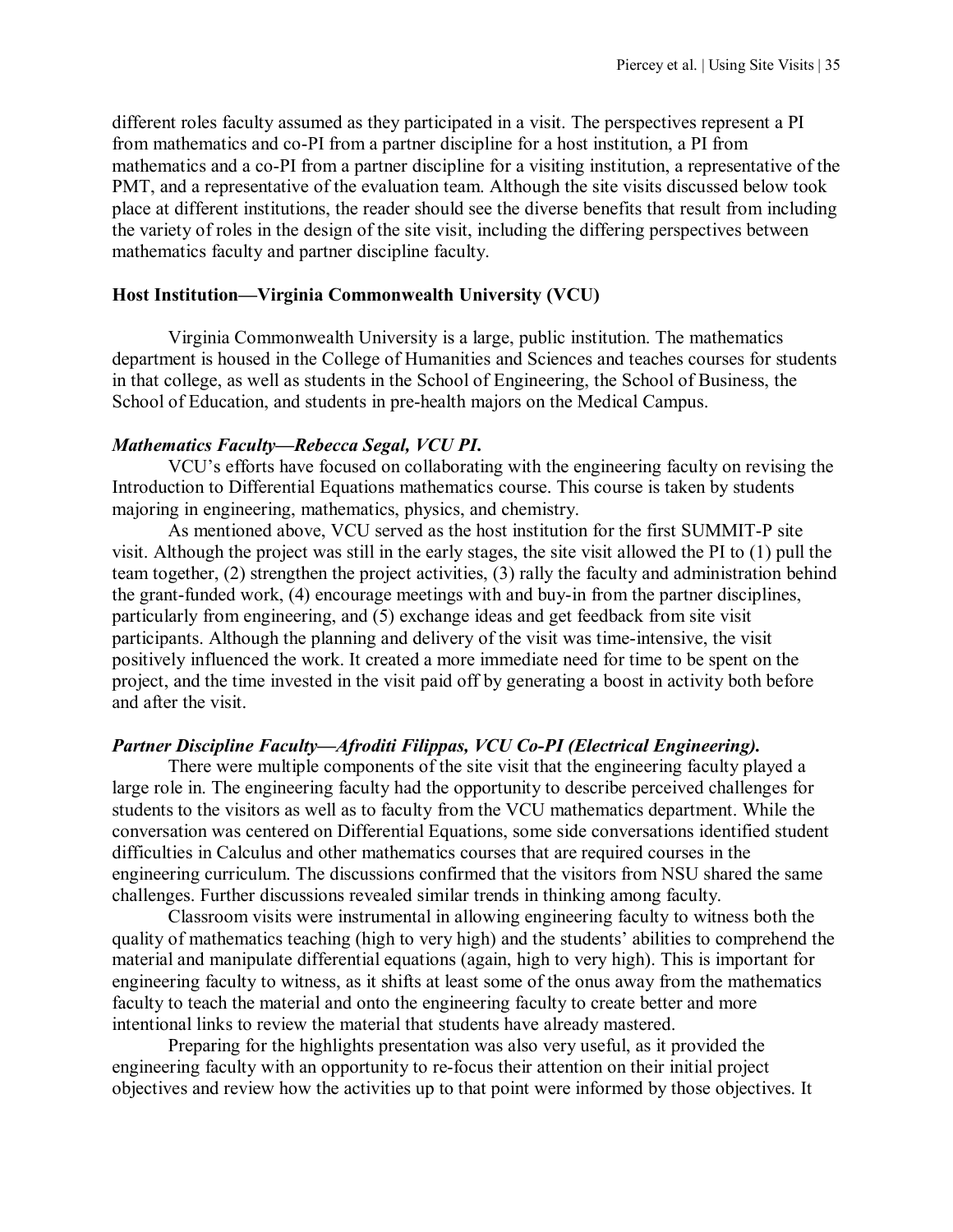also provided an infrastructure through which the engineering faculty could make an initial assessment on whether the designed activities led to the desired outcome. Through the presentation and a recap at the end of the visit, the engineering faculty confirmed their commitment to this project, reconnected with colleagues, and evaluated and improved the plan for further work on the project.

# **Visiting Institution—CUNY LaGuardia Community College (LAGCC)**

LaGuardia Community College (LAGCC) is a Hispanic-serving institution with a diverse 50,000-student population (45% Hispanic, 20% Black), most from families in poverty and many in the first-generation of their family to go to college.

# *Mathematics Faculty—Tao Chen, LAGCC PI.*

At LAGCC, a group of mathematics and economics faculty are integrating economics into College Algebra. They are also creating a "paired course learning community" with College Algebra and Introduction to Microeconomics. This means that a cohort of students take the two courses together, and the faculty design common assignments to be used in both courses.

The faculty from LAGCC visited St. Louis University (SLU) during Spring 2018. SLU mathematics faculty are also collaborating with economics and business faculty in order to contextualize mathematics in College Algebra as well as in Calculus.

LAGCC's goals for their visit to SLU were:

- Learn how Excel was embedded in mathematics instruction and course activities.
- Observe the interaction between the instructors and students from different majors.
- Learn from student feedback about the courses being redesigned.
- Learn about discipline-specific applications being incorporated into College Algebra and Calculus.

The visitors noted that the economics and business contexts are well integrated with the mathematics content in SLU courses. In particular, Microsoft Excel use is seamlessly integrated into the courses, and the mathematical needs of students taking business courses are comprehensively addressed. Moreover, Tao learned the following during the visit:

- Contextualized mathematics boosts students' interest in the course work.
- The introduction of partner discipline applications helps to facilitate students learning.
- Working with academic advisors is necessary to increase enrollment in revised courses. Thanks to what they learned during the visit, the LAGCC team worked closely with

academic advisers to promote the course pair successfully. Moreover, assignments in the course pair are designed to be relevant to students from different academic backgrounds and also be self-contained activities so that students can work independently if they need to.

# *Partner Discipline Faculty—Soloman Kone (Economics).*

Tao was accompanied on the visit to SLU by Soloman Kone, an economics professor from LAGCC. As part of the LAGCC project, Soloman developed a "wish list" of mathematical skills that need to be applied when learning economics, developed theoretical and applied activities and assignments for College Algebra linking mathematics to economics, and collected qualitative and quantitative assessment data from his students taking Introduction to Microeconomics.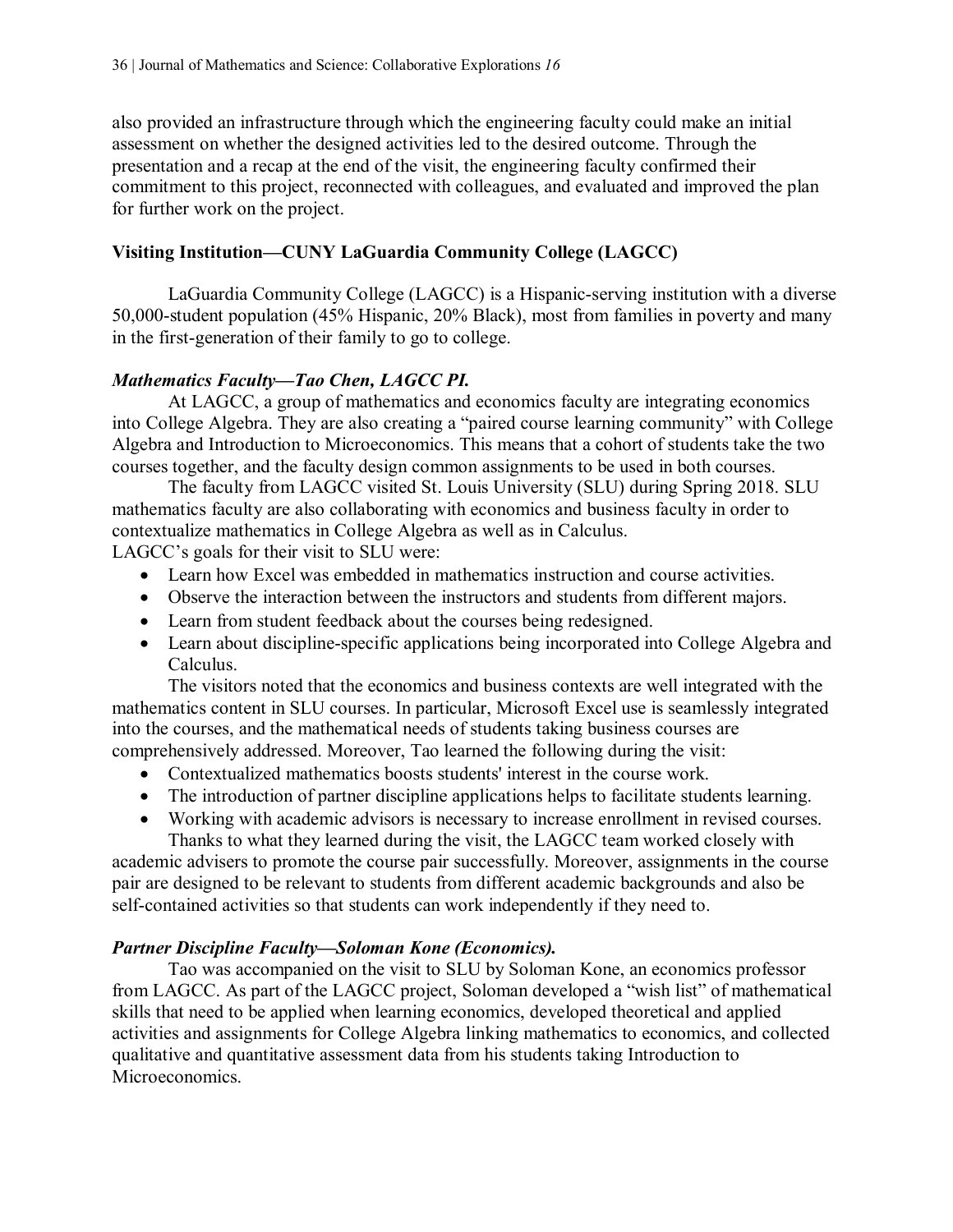Solomon found the visit to SLU to be very productive and beneficial. His goals were to learn about some best practices through the project highlights presentation of the host institution, to see examples of business content integrated into College Algebra through class visits, to hear the students' perspectives through the focus group meetings, and to learn about approaches to collaboration by meeting with the SLU project mathematics-business working group. He learned that (1) some of the best practices at SLU were portable and could be replicated at LAGCC, and (2) the mathematics and partner discipline faculty were communicating very well at SLU. He was also impressed by the enthusiasm of SLU students and the hospitality of the host institution.

#### *Project Management Team (PMT)—Rosalyn Hargraves, VCU*

As a PMT member, Rosalyn participated in the visit by LAGCC to SLU. Her goal for the visit to SLU was to observe how the project was progressing and to provide any advice or new perspectives on the work of the team. The most beneficial components of the site visit were meeting with the partner discipline faculty and attending the student focus groups. While the classroom observation was informative, the highlight was talking to students afterwards to inquire about their reasons for taking the course and the benefits of the revised content. In conversations with students, she found that a number of students in College Algebra that were not majoring in business were struggling with linking the mathematics concepts learned in their classes to what they may need in the other courses required for their majors. However, they did believe that the content that they were learning (such as the time value of money) may be valuable at some time in their future lives when they need to know about retirement funds, taxes, and mortgages. Therefore, they did not necessarily see the importance of having examples linked specifically to their major. It was surprising that many of the College Algebra students in the focus group were not business majors but still appreciated having "business" type examples linked to real life instead of examples related to their social science or life science majors. Furthermore, because they could not predict what direction their career path may take, they could not be certain the content would not be relevant in the future. In both College Algebra and Calculus, students saw the value of learning Excel as a computational tool and potentially for jobs in the future. Learning Excel was one of the best features of the course even though it placed an additional workload burden on the students compared to the non-modified sections of Calculus and College Algebra.

 One of the most noteworthy aspects of this site visit was seeing the institutional commitment to the work of the project. For example, the dean of the School of Business matches the salary supplement for participating mathematics-business working group faculty. This type of monetary commitment was not seen in any other site visit. This incentive may be one of the reasons the monthly meetings with mathematics and business faculty are attended and valued by faculty from the two disciplines. These monthly meetings allow for all of the faculty to come together to discuss issues pertinent to the project. This type of close collaboration across the campus facilitates what appears to be a strong connection between the participating mathematics and partner discipline faculty, which is one of the desired outcomes from the SUMMIT-P project.

#### *Evaluation Team—Jack Bookman, Duke University*

Jack participated in Oregon State University's (OSU) visit to San Diego State University (SDSU), VCU's visit to Augsburg, and Ferris State's visit to LAGCC. In general, as an evaluator, he observed the differences in the engagement and awareness of faculty in other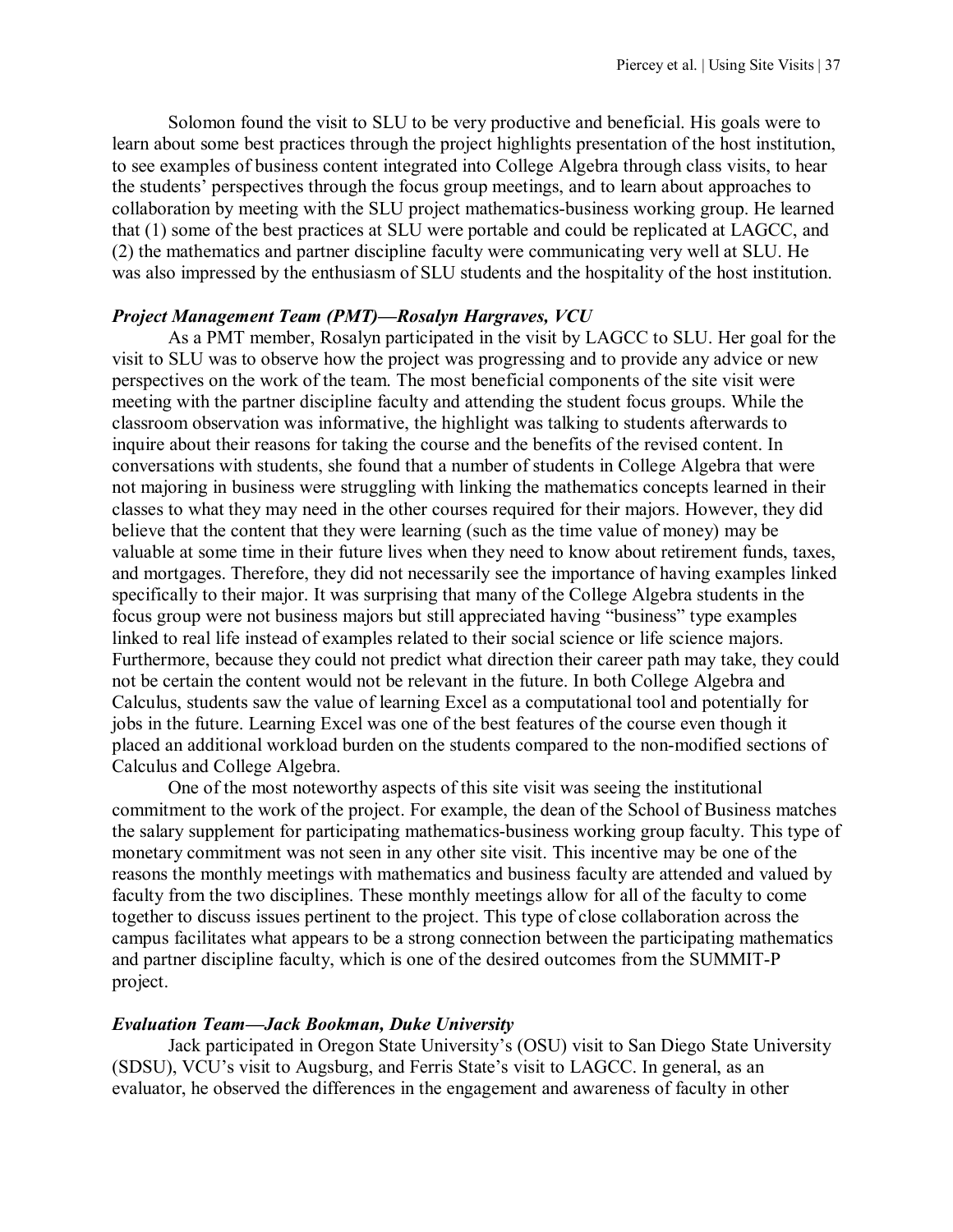disciplines in addition to the mathematics faculty not directly involved with the project. The site visits give a glimpse of the variety of ways institutional projects have been implemented along with the unique challenges faced by each institution.

During his various visits, he has observed that the size and mission of an institution can have an impact on the implementation of the project. He also noted that the level of experience of those teaching the modified courses can be an important element of early successes. Finally, Jack observed that even at a very large institution, a well-developed culture of student learning communities can contribute positively to the implementation of the project.

Collectively, Jack has found it invaluable to observe classes and see how students interact with the content and pedagogy developed through the SUMMIT-P project. One also gets a snapshot of what the culture of a campus is and how that can affect the success of a project like this. Talking with students in the focus groups is important, but getting students to participate in these focus groups is difficult, and those who do are unlikely to be representative of the entirety of the student experience.

# **The Value of the Site Visits: Highlights, Vignettes, and Challenges**

The benefits and challenges we identified from the post-visit reports are well illustrated by the following vignettes. Although each site visit followed a consistent protocol, the nature of the visit was influenced by the type of institution being visited, the interests and personalities of the participating faculty, and the nature of the curriculum work being undertaken. We try to capture the range of experiences in the site visits and highlight some of the interesting interactions. Each of the contributors below is either a PI or co-PI and has involvement both on curriculum work in the classroom and with the interdisciplinary collaborations.

The institutions featured in these vignettes range from large, public universities, to small, private colleges. The diversity of the institutions represented in these vignettes illustrates that the benefits of the site visits are not limited to one type of college or university. These stories provide the reader with a few episodes in which they can peek at what happens during the site visits. Some of what we see is expected–such as learning a new approach to teaching a topic. Others are unexpected and lead to the kind of social bonds that become stronger than the grant funding itself. In all cases, these vignettes give examples of the human stories of the site visits, stories that illustrate the high level of interaction and engagement among colleagues and friends and illustrate the power the site visits have for building community among university teams and among colleagues at different institutions.

## **Sharing Teaching Approaches Across Disciplines—John Hearn (co-PI), Chemistry, Lee University**

Lee University is a private, four-year, liberal arts college in East Tennessee serving 4,000 undergraduates. During a visit by Ferris State to Lee University, John met with Victor Piercey from Ferris State and discussed what Victor was doing in his quantitative reasoning class. Students have always had trouble with algebraic manipulation in John's chemistry classes, and Victor described some of the "moves" that he defines in his class (see Piercey, 2017). Victor uses the term "moves" as a student-friendly way to describe the types of steps that are needed during algebraic manipulations. The move that John has used in his teaching since is the "swap move," in which the unknown in the denominator is swapped with the other side of the equation (if  $a =$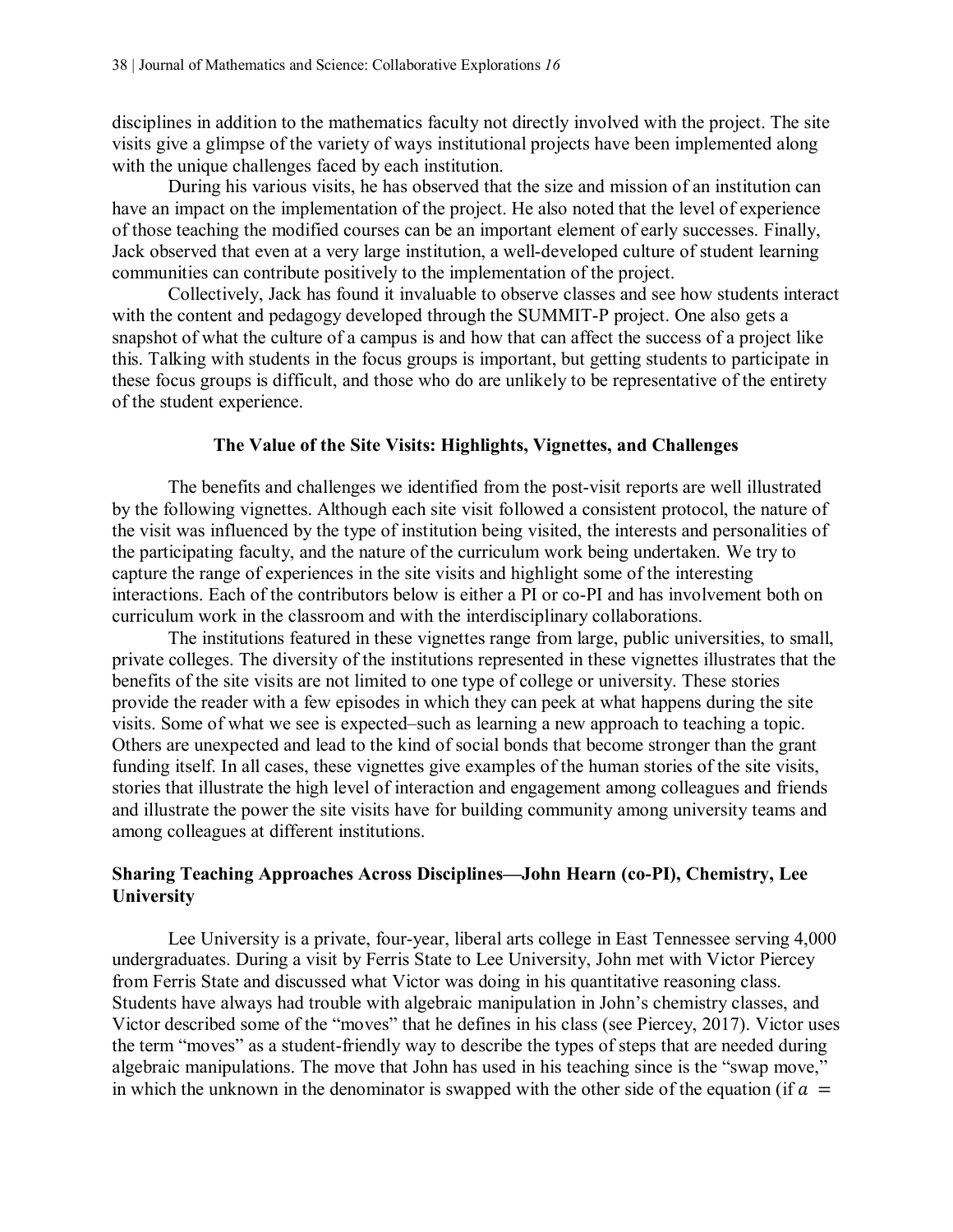$b/c$ , and we want to solve for c, we can "swap" a and c to create  $c = b/a$ ). Thus, a chemistry faculty member was able to take a concrete teaching tool from the visiting mathematics faculty and implement it in his course.

#### **Feedback from Classroom Visits—Rebecca Segal (PI), Mathematics, VCU**

Because the VCU team was hosting a site visit in the early stages of the SUMMIT-P project, they decided to have their own engineering faculty visit some sections of Differential Equations just prior to the site visit in order to solidify connections between mathematics and engineering faculty. This turned out to be a great boost to their collaboration. It allowed the engineering faculty to experience the course in ways that would not have occurred during a typical meeting conversation. The mathematics faculty gained valuable feedback from their engineering colleagues. Some specific suggestions related to a comparison between how problems are presented in a mathematics textbook and how they are presented in an engineering textbook. The authors of the mathematics book vary the units in examples and problems, often using slugs and feet. The engineering faculty revolted when they saw this, explaining that they never use anything except metric units. As a result of the classroom visits, the VCU team was able to make some immediate adjustments to the way material was being presented in Differential Equations. Planning for the site visit prompted a beneficial level of interaction among faculty at the institution, interaction that was not in the initial plan. This helped to energize the project activities during and after the site visit.

#### **Scheduling Challenges—Victor Piercey (PI), Mathematics, Ferris State**

Ferris State is a public university in Michigan serving 14,000 undergraduates and is a popular transfer destination from community colleges. When Ferris State hosted SLU during a site visit in 2018, the hosts planned several events and hoped to include a broad spectrum of individuals involved in the project. They especially wanted to include the mathematics, social work, business, and nursing faculty involved in a faculty learning community (FLC) (see Bishop, Stone, & Piercey, 2020). Having the SLU visitors observe a session of the FLC would have been ideal, but the time of the visit could not be scheduled during any of the times that the FLC met. Consequently, Ferris State planned multiple opportunities to meet and, more importantly, eat together. Unfortunately, there was not much participation from faculty involved in the FLC – with the exception of a dinner at one of Big Rapid's finest eateries. Where was everybody? As the reader likely knows, scheduling is nontrivial. But in this case, there were added challenges. Most of the FLC participants (along with many faculty at Ferris State) commute from Grand Rapids–which is about a one hour drive away from campus. They also have significant family and other responsibilities at home. It is not easy for them to be spontaneous. On top of this, the Ferris Faculty Association (the union for tenure and tenure-track faculty) was mired in contract negotiations that had already produced several work actions, including a strike at the beginning of the academic year. As a result, morale on campus was quite low. From this experience, the Ferris State team decided to use calendar invitations for the next time they host a site visit.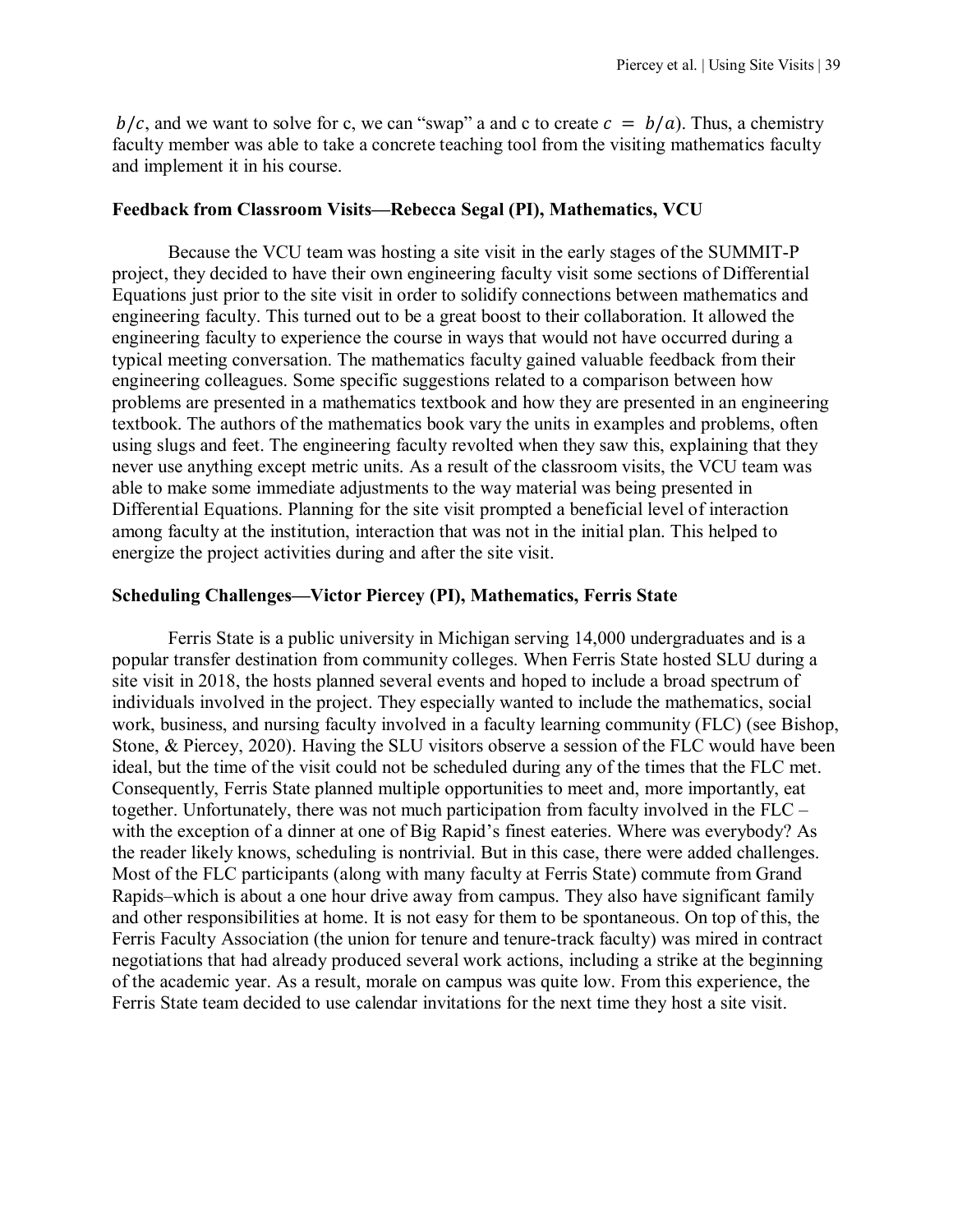#### **Team Bonding—Debbie Pike (co-PI), Accounting, Saint Louis University**

SLU is a private university in Missouri serving 8,000 undergraduates. Debbie could recite many benefits that SLU's SUMMIT-P project received from the site visits, such as (1) identifying content to be shared, (2) developing a diverse network of contacts with shared interests across universities, and (3) increasing visibility of the project to SLU administration. None of these benefits are likely to be surprising in the context of this project. However, during a visit to Ferris State, Debbie found an unexpected benefit to the site visit. During a three-hour car drive from the airport to the Ferris State campus, she got to know her colleagues better and more personally. The deepening friendship strengthens her resolve to do her part for the success of the SUMMIT-P project because it is *the team's* shared success. She doesn't ever want to let her friends down.

The time away from day-to-day to-do lists gave the team a much-needed opportunity to really think about where they were with the project so far and, more importantly, some ideas of where they could take it. Finally, the most unexpected benefit of all, in the course of conversation, the team happened to discuss a current business school discussion item: strengthening curriculum around business data analytics. The chance to have a meandering conversation led directly to Debbie being much more informed for the ensuing discussions within her partner discipline.

#### **Inter-institutional Bonding—Kathy Williams (co-PI), Biology, San Diego State University**

SDSU is a public, Hispanic-serving, research university with 29,000 undergraduates, over 34% from underrepresented groups. A team from SDSU visited Unity College to observe their work with the biology department. During the course of the visit, weather intervened to provide an opportunity for a community-forming experience. Due to Nature's intervention, this carefully planned visit turned out to be a richer experience for all. Janet Bowers (PI, mathematics) and Kathy Williams (co-PI, biology) from SDSU were to meet with Augsburg colleagues Joan Kunz (co-PI, chemistry), Jody Sorensen (co-PI, mathematics), and Su Doree (PI, mathematics) at Unity College, where Carrie Diaz Eaton (PI, mathematics) and Emma Perry (co-PI, biology) teach.

The teams had a great visit to campus during the first day, observing classes, talking about teaching and learning with faculty and students, touring the campus, and even visiting the animal care facility while building on ideas and discussing what elements of the programs might transfer. Unfortunately, a blizzard hit on the second day of the visit and Unity cancelled classes. Snowbound at their hotel, the visiting teams held scheduled meetings with Unity students and faculty online via Zoom that were wonderfully rich, with all of us caught in the same unexpected situation. Even though we were locally "apart," we were together in a way that would not have been the same if we were at our home campuses. The storm broke the next morning; after digging cars out of the snow, the Augsburg team (skilled in snow travel) led the SDSU team (from southern California) along the snowy turnpike to the Portland airport, driving behind snow plows the whole way. What team work!

This visit encapsulates what the SUMMIT-P project has been to many participants: a shared adventure—not knowing what was coming and adapting as necessary, and always looking for opportunities to learn from each other as we share our discoveries about improving our students' successes.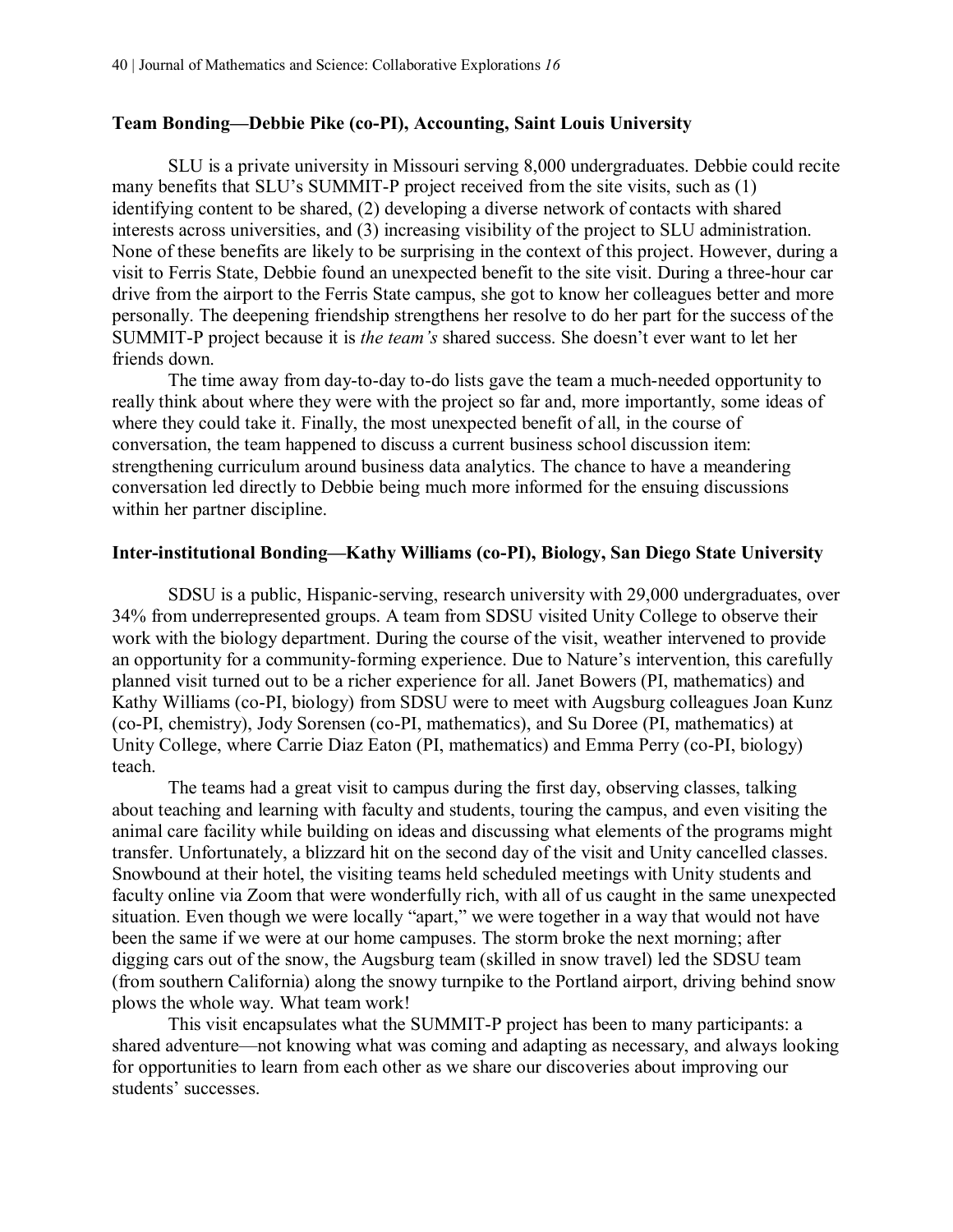#### **Conclusions**

The site visits are expensive in terms of both time and money and may only indirectly advance the project goals in terms of curriculum development and collaboration between mathematics and partner disciplines within an institution. But they accomplish a great deal at a much deeper level. The site visits are very focused events and *contribute to community building, the cross-pollination of ideas, and provide time to reflect on the SUMMIT-P projects*. Some institutions have found hosting site visits to be critical moments to regroup as a project flounders. They are eye-opening and powerful, and there is simply no substitute for face-to-face visits.

For future visits, the SUMMIT-P project management group is considering some minor changes to the protocol which include:

- preparing students to participate in the visit by explaining to them what is different about the courses they are taking compared to prior course offerings;
- including visits to courses taught by partner discipline faculty, if applicable to the goals of the visit; and
- focusing the site visits on plans for sustaining the project beyond the period of grant funding.

The series of site visits serves to strengthen the SUMMIT-P project community. One host PI wrote in their post-visit report that:

[T]he most important part [of the site visit] was the relationship building. While content is important, I think that the site visits help the institutional PIs create relationships that can be built on for future curriculum development.

Hosting a site visit is a vulnerable experience, but in each instance, the host institution has risen to the occasion to showcase their project and their institution. It has allowed for a significant exchange of ideas as well as first-hand experience of the differences in institutional cultures. It has allowed for deepening of professional relationships during down times between sessions. Colleagues who have travelled together to site visits have also had quality time together outside of the normal, hurried day-to-day interactions. By facilitating sharing and collaboration via intensive visits in ways that are not possible with virtual meetings, the site visits are the heart of the SUMMIT-P project.

For a large, multi-department and multi-institution project, site visits provide a means of community building and substantial exchange of ideas beyond traditional meetings. Engagement and longer contact time with faculty and students surrounding the project enables better exchange of information. Although individual experiences were different with different site visit institutions, and sometimes the visit did not go as planned, all participants left the visits energized for their own project, having learned valuable information and built stronger ties with their colleagues.

#### **Acknowledgment**

This paper was developed in part through the project *Collaborative Research: A National Consortium for Synergistic Undergraduate Mathematics via Multi-institutional Interdisciplinary Teaching Partnerships* (SUMMIT-P, [www.summit-p.com\)](http://www.summit-p.com/) with support from the National Science Foundation, EHR/IUSE Lead Awards 1625771, 1822451, 1942808. The opinions expressed here are those solely of the authors and do not reflect the opinions of the funding agency.